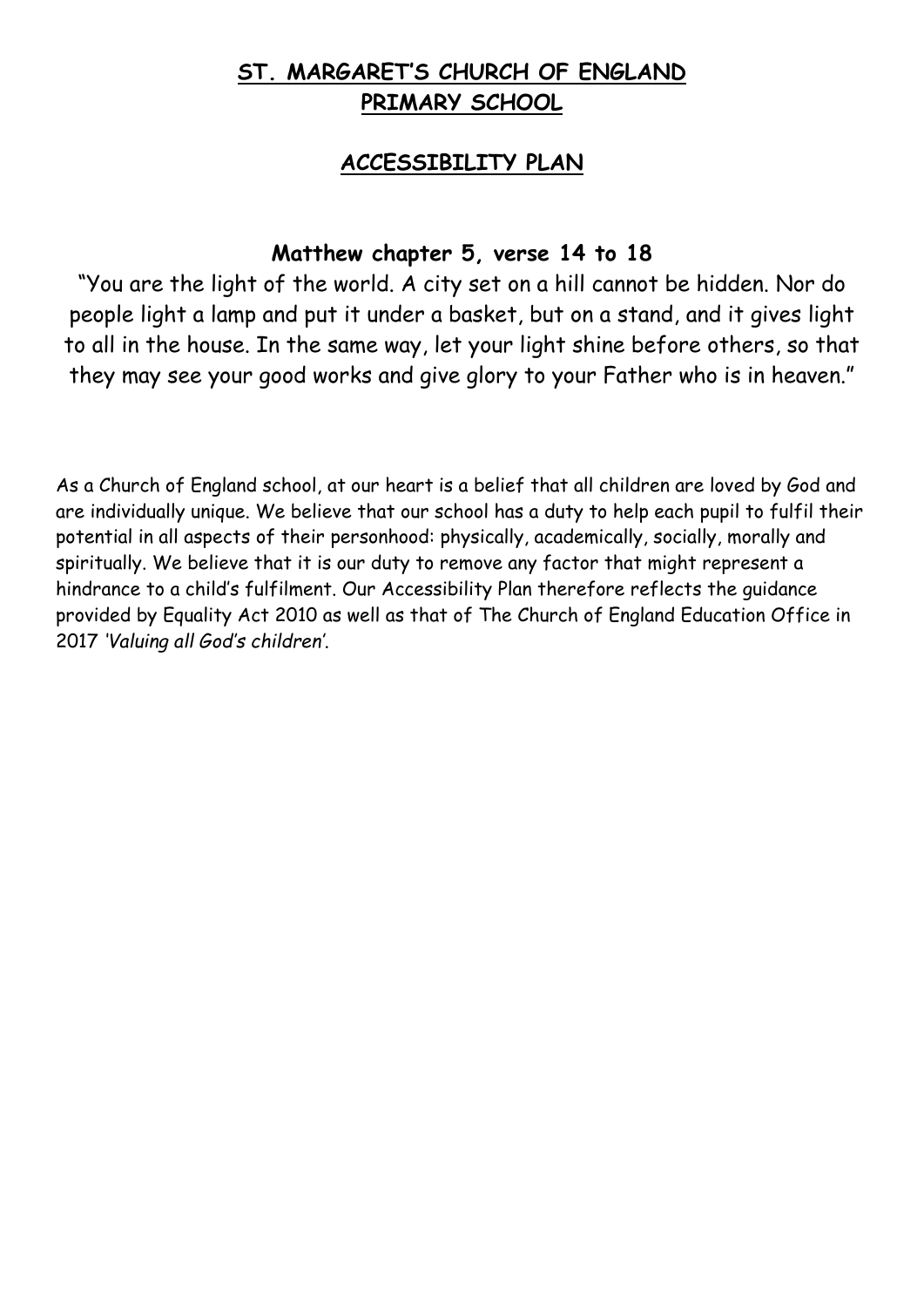| ACTION PLAN 2020-2021                                                                                       |                                                                                                                                                                                                                                                               |                                                                          |                                                                                                                                                                                                             |                          |                                                                                                   |                                                                                                                                                   |  |  |
|-------------------------------------------------------------------------------------------------------------|---------------------------------------------------------------------------------------------------------------------------------------------------------------------------------------------------------------------------------------------------------------|--------------------------------------------------------------------------|-------------------------------------------------------------------------------------------------------------------------------------------------------------------------------------------------------------|--------------------------|---------------------------------------------------------------------------------------------------|---------------------------------------------------------------------------------------------------------------------------------------------------|--|--|
| <b>Accessibility Plan</b>                                                                                   |                                                                                                                                                                                                                                                               |                                                                          |                                                                                                                                                                                                             |                          |                                                                                                   |                                                                                                                                                   |  |  |
| Protected Characteristic: Disability                                                                        |                                                                                                                                                                                                                                                               |                                                                          |                                                                                                                                                                                                             |                          |                                                                                                   |                                                                                                                                                   |  |  |
| <b>Main Priority</b>                                                                                        | <b>Action</b>                                                                                                                                                                                                                                                 | Who                                                                      | <b>Resources</b>                                                                                                                                                                                            | Target for<br>completion | <b>Action</b><br>completed                                                                        | Expected outcome/ Impact                                                                                                                          |  |  |
| Ensure there is<br>no<br>discrimination<br>based on<br>disability within<br>our policies and<br>procedures. | All subject leaders to update impact assessments for<br>curriculum area policies. Update impact assessments<br>for other policies and procedures that have disability<br>equality implications.                                                               | Subject<br>leaders<br>Senior<br>Leadership<br>Team                       | Staff time                                                                                                                                                                                                  | Autumn 2020              |                                                                                                   | All impact assessments<br>completed.<br>No discrimination in school<br>policies.                                                                  |  |  |
|                                                                                                             | Accessibility Survey to be updated. Survey to be<br>sent to all parents (see Appendix A of Equality Policy<br>Document)                                                                                                                                       | <b>HT</b><br>Office                                                      | Accessibility<br>Survey<br>(Appendix A)                                                                                                                                                                     | Autumn 2020              | All parental<br>responses<br>were<br>positive.<br><b>New</b><br>Parents yet<br>to be<br>surveyed. | Views acknowledged and<br>responded to, improvements<br>made where deemed necessary.                                                              |  |  |
| <b>Ensure access</b><br>to the<br>curriculum for<br>all children<br>regardless of<br>disability.            | Monitor planning to ensure that it is differentiated<br>for all children and resources available to the<br>children to aid learning if required.<br>Continue to review provision for children with an<br>identified disability to ensure needs are being met. | Subject<br>leaders,<br>class<br>teachers,<br>support<br>staff.<br>SENDCo | Everyday<br>resources<br>available in<br>school E.g.<br>- visual<br>timetables<br>in all classes<br>- pencil<br>grips<br>- dyslexia<br>friendly<br>$-ICT$<br>programmes<br>in use<br>-high needs<br>funding | Ongoing<br>monitoring    |                                                                                                   | Progress of all children is<br>maintained and/or improved.<br>Children have all the<br>resources/equipment they need<br>to access the curriculum. |  |  |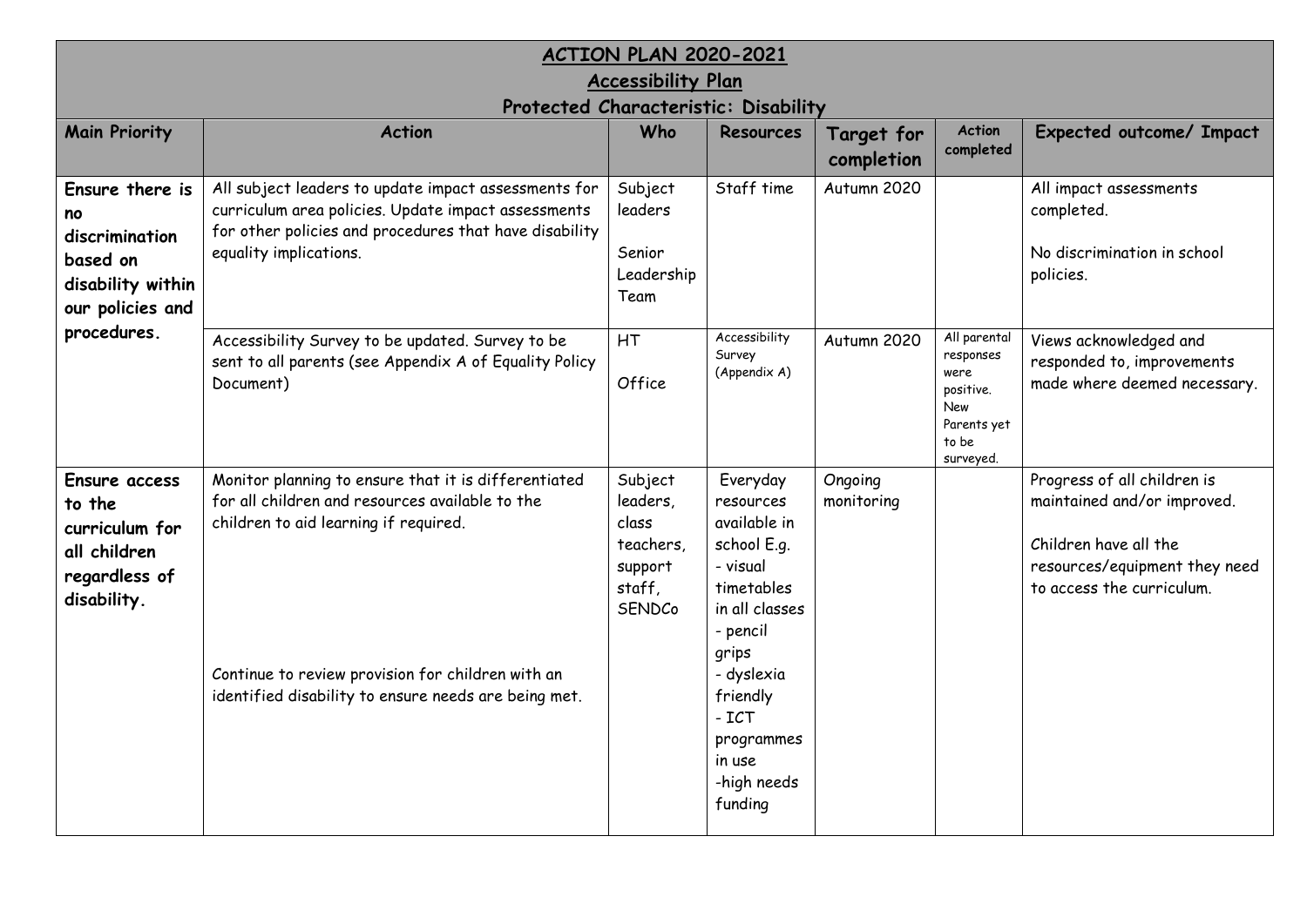| <b>Main Priority</b>                                               | <b>Action</b>                                                                                                                    | Who                                          | <b>Resources</b>                                              | <b>Target for</b><br>completion | <b>Action</b><br>completed | Expected outcome/ Impact                                                                                                                                        |
|--------------------------------------------------------------------|----------------------------------------------------------------------------------------------------------------------------------|----------------------------------------------|---------------------------------------------------------------|---------------------------------|----------------------------|-----------------------------------------------------------------------------------------------------------------------------------------------------------------|
| Promote<br>positive<br>attitudes<br>towards<br>disabled<br>people. | Ensure books and posters are visible around school,<br>which portray positive images of disabled people                          | SEN Co<br>HT                                 | Funding                                                       | Autumn 2020                     |                            | Increased awareness of others.                                                                                                                                  |
| Take steps to<br>meet disabled<br>people's needs.                  | Maintain a database of disabled staff, students and<br>parents.<br>Re-examine and respond to information on disabled<br>pupils.  | HT<br>All staff                              | Staff time<br>Staff time<br>Possible<br>funding<br>Staff time | Autumn 2020<br>Autumn 2020      |                            | Identification of specific needs<br>in order to inform planned<br>response to meeting needs.<br>Demonstrate existence of<br>supportive learning<br>environment. |
|                                                                    | Signpost parents to appropriate support agencies and<br>activities outside of school.                                            | SEN Co<br>HT<br>Staff<br>Support<br>Agencies | Staff time                                                    | Ongoing                         |                            | Parents made aware of<br>appropriate support agencies<br>and activities outside of school.                                                                      |
|                                                                    | Continue to link with Trinity School to provide<br>further opportunities for children with physical and<br>learning disabilities | <b>JW</b><br>SEN CO                          | LA funding<br>Sports<br>Premium                               | Ongoing                         |                            | Wider opportunities available<br>for children with physical and<br>learning disabilities                                                                        |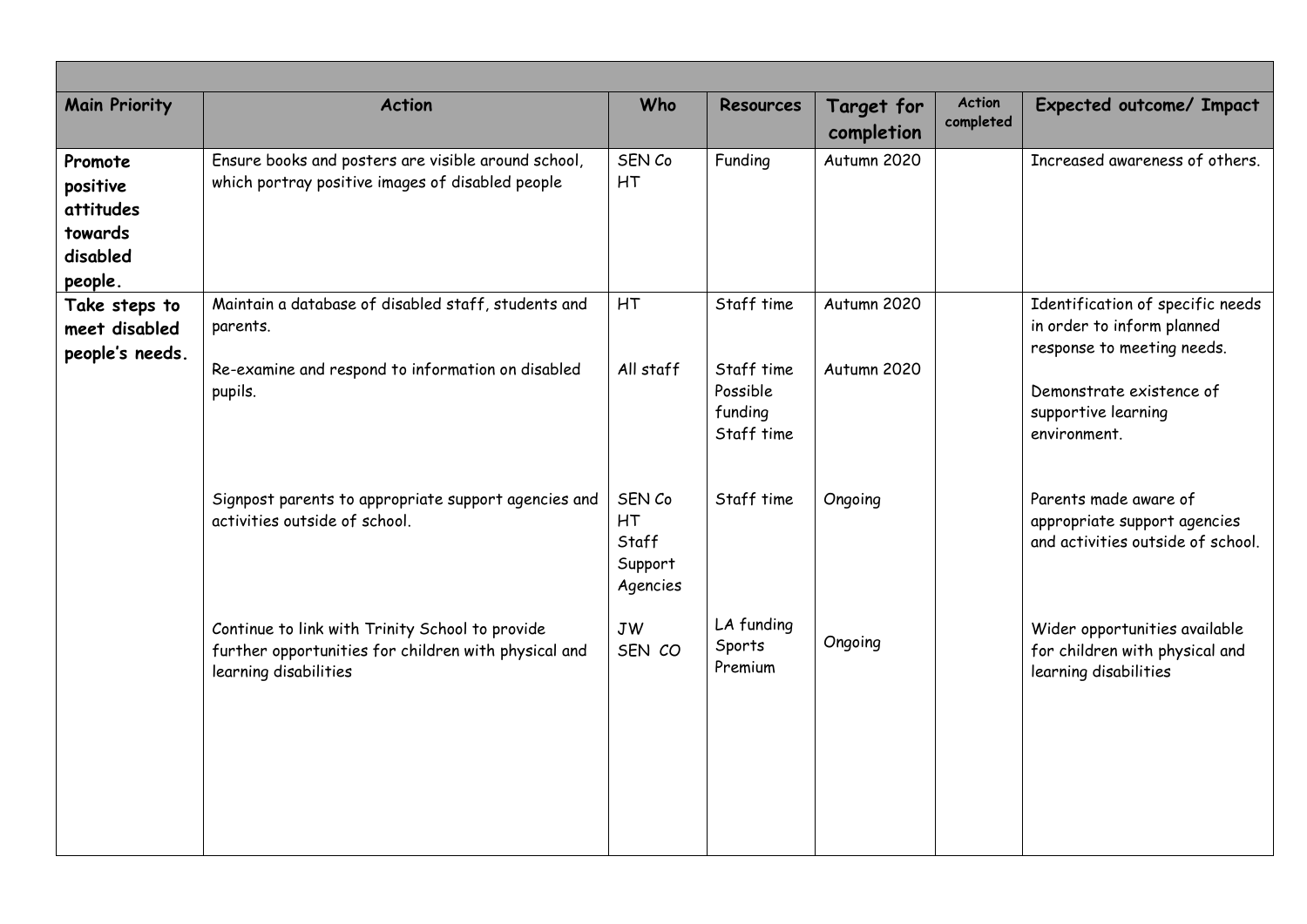| <b>Main Priority</b>                                                                      | <b>Action</b>                                                                                                                                                                                                                                                                                                                                                                                         | Who                                                   | <b>Resources</b>                                                                                                                                                            | Target for<br>completion | <b>Action</b><br>completed | <b>Expected outcome/ Impact</b>                                                                                                                                                |
|-------------------------------------------------------------------------------------------|-------------------------------------------------------------------------------------------------------------------------------------------------------------------------------------------------------------------------------------------------------------------------------------------------------------------------------------------------------------------------------------------------------|-------------------------------------------------------|-----------------------------------------------------------------------------------------------------------------------------------------------------------------------------|--------------------------|----------------------------|--------------------------------------------------------------------------------------------------------------------------------------------------------------------------------|
| Ensure access<br>to the<br>curriculum for<br>all children<br>regardless of<br>disability. | Continue to liaise with outside and external agencies<br>to ensure the school has adequate provision of new<br>resources / materials and up to date information<br>about resources available to support the learning of<br>all children and that resources are in place to<br>support the needs of any children with specific<br>disabilities, enabling them to access the curriculum<br>inclusively. | SENCo,<br>HT, LA<br>external<br>agencies              | - Regular<br>contact<br>SEND /<br>Behaviour<br>support etc.<br>- Purchase<br>additional<br>equipment /<br>resources<br>promptly to<br>meet the<br>needs of any<br>new child | Ongoing                  |                            | Children with any specific needs<br>have appropriate equipment<br>provided for them with the<br>support of external agencies /<br>advisory services.                           |
|                                                                                           | To use a range of visual, auditory and kinaesthetic<br>teaching and learning strategies.                                                                                                                                                                                                                                                                                                              | Class<br>teachers,<br>support<br>staff                | Potential<br>training/res<br>ources if<br>required                                                                                                                          | Ongoing                  |                            | All learning styles are<br>addressed effectively in a way<br>that helps the children achieve<br>their full potential.                                                          |
|                                                                                           | Chrome Books/IPADs/Laptops/PC to be available to<br>aid the learning of children if and when required.                                                                                                                                                                                                                                                                                                | Class<br>teachers/<br><b>ICT</b><br>subject<br>leader | Laptops/PC<br>use and<br>possible<br>upkeep                                                                                                                                 | Ongoing                  |                            | Chrome<br>Books/IPADs/Laptops/PCs<br>improve accessibility to<br>curriculum and improve<br>progress.                                                                           |
|                                                                                           | Risk assessments to be completed on a regular basis<br>for all external visits and trips through EVOLVE, and<br>considerations made for needs of children.                                                                                                                                                                                                                                            | All staff,<br>Deputy<br>Head,<br>Office               | Any new<br>staff to be<br>trained to<br>use EVOLVE                                                                                                                          | Ongoing                  |                            | All risk assessments are<br>completed, checked and<br>available to view on-line using<br>EVOLVE. Needs of children<br>result in potential changes to<br>visits when necessary. |
|                                                                                           | To monitor the curriculum across school and ensure<br>adjustments for effective accessibility are evident.                                                                                                                                                                                                                                                                                            | CB, ND                                                | Staff time                                                                                                                                                                  | Ongoing                  |                            | Children with specific needs<br>have equal access to the whole<br>curriculum.                                                                                                  |

Г